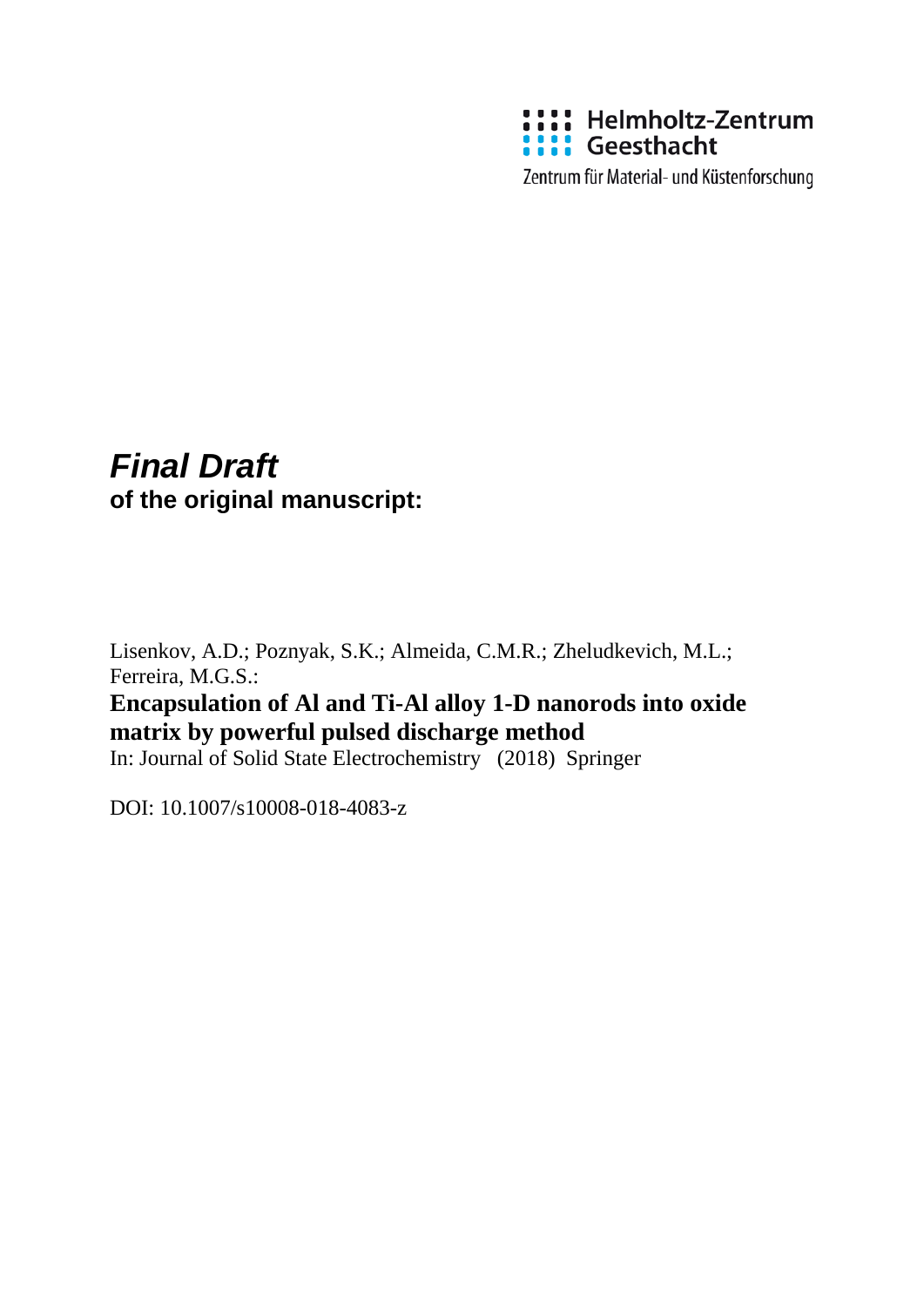# **Encapsulation of Al and Ti-Al alloy 1-D nanorods into oxide matrix by powerful pulsed discharge method.**

Aleksey D. Lisenkov<sup>1\*</sup>, Sergey K. Poznyak<sup>2</sup>, Claudio M. R. Almeida<sup>3</sup>, Mikhail L. Zheludkevich<sup>1,4</sup>, Mário G. S. Ferreira<sup>1</sup>

*<sup>1</sup>Department of Materials and Ceramic Engineering/ CICECO, University of Aveiro, 3810-193, Aveiro, Portugal*

*2 Institute for Physical Chemical Problems, Belarusian State University, 220050 Minsk, Belarus*

*<sup>3</sup>REQUIMTE, Departamento Engenharia Química, Faculdade de Engenharia, Universidade do Porto, Rua Dr. Roberto Frias, 4200-465, Porto, Portugal*

*4 Institute of Materials Research, Helmholtz-Zentrum Geesthacht, 21502 Geesthacht, Germany*

*\*corresponding author*

*Email: [lisenkov@ua.pt](mailto:lisenkov@ua.pt)*

*Phone: +351935665746*

#### **Abstract**

Encapsulated metal nanostructures were prepared using the powerful pulsed discharge method. Metal nanorods were obtained in porous titania and alumina matrix by direct electrodeposition from 1-ethyl-3-methylimidazolium chloride-based ionic liquids. The deposition process was characterized by cyclic voltammetry. Morphology of the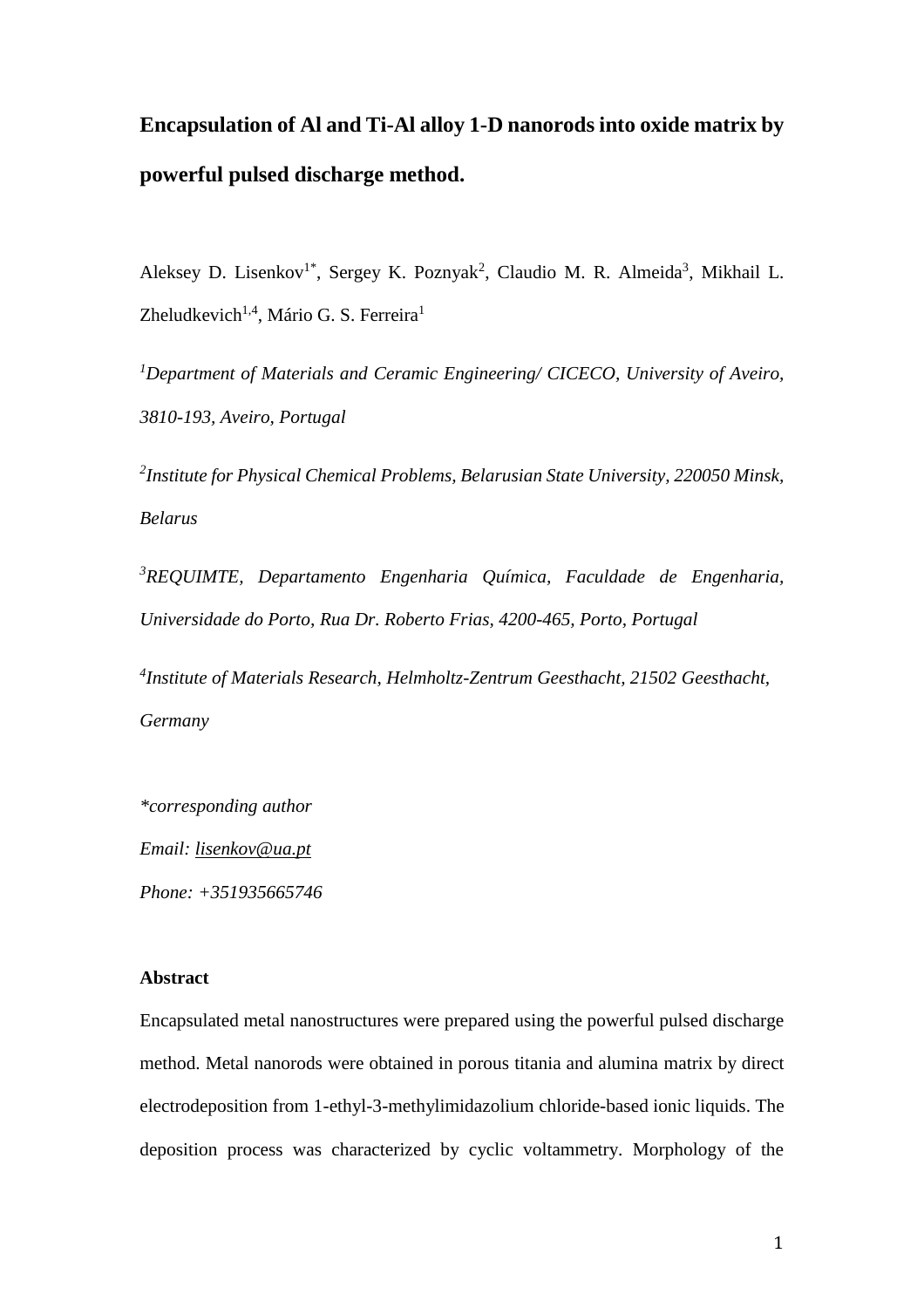encapsulated structures was studied by SEM and EDS for morphological and elemental analysis. It was found that the most efficient method for electrodeposition of pure aluminium into titania nanotubes is the potential cycling method, while for deposition of the Al-Ti alloy in alumina pores a pulsed method with three different steps is preferable. Closing the titania nanotubes was found to be possible both with empty and metal-filled pores, whereas in alumina matrix this procedure can be performed only when pores are filled with a conductive material.

The obtained results throw light on the mechanism of porous film encapsulation under high-voltage pulses and allow preparing encapsulated nanostructures in the oxide films.

*Keywords*: metal encapsulation, titania nanotubes, porous alumina, ionic liquids, electrodeposition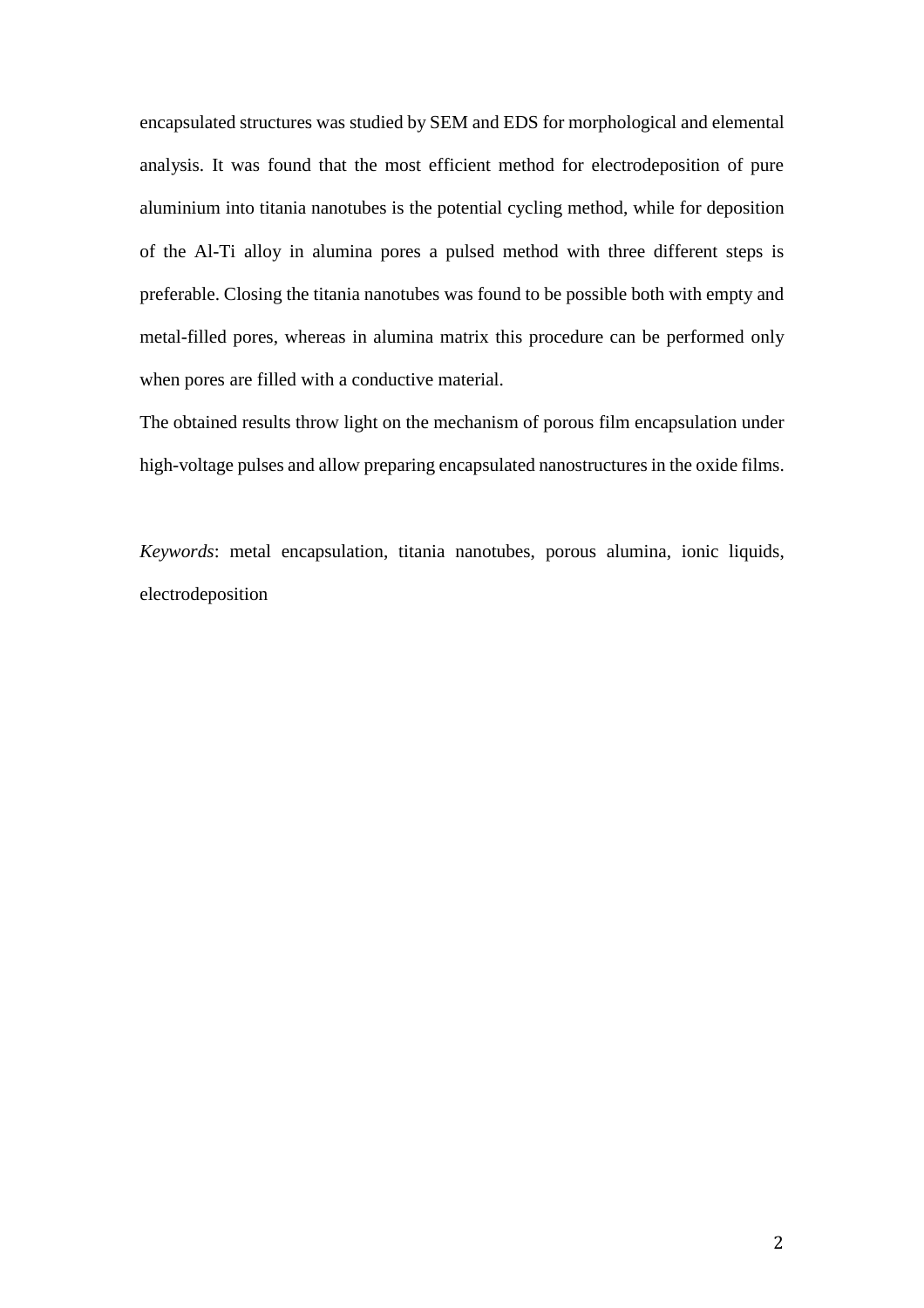#### **1. Introduction**

Core-shell nanostructures that consist of an inner core and an external shell of the different chemical composition is part of the family of nanomaterials, which attract increasing research interest due to their unique structural properties [\[1-8\]](#page-14-0). These structural features allow the possibility of combining various properties of several materials [\[8\]](#page-15-0). Core-shell nanostructures show improved physical, chemical and mechanical properties in comparison to their single-component counterparts [\[4\]](#page-14-1). The created core-shell nanostructures are of great importance to a wide range of applications including electronics, magnetism, optics and catalysis [\[2](#page-14-2)[,4\]](#page-14-1). A wide variety of coreshell nanostructures have been successfully fabricated using different methods, ranging from laser ablation and high-temperature evaporation to carbothermal reduction and hydrothermal methods [\[6-8\]](#page-14-3). Structural characterization of these nanostructures and determination of their unique properties for various applications have been well documented [\[7\]](#page-14-4).

One of the methods for core-shell nanostructures preparation is based on the deposition of metals into a porous matrix. This method allows preparing metal particles coated with shells of the oxide of different metals. In contrast to the physical methods, during electrodeposition the metal fills the oxide pores from the bottom filling the whole volume.

Recently a new electrochemical technique, namely powerful pulsed discharge oxidation of metals, has been suggested [\[9-11\]](#page-15-1). In this technique, the electrochemical reaction occurs at the metal-electrolyte interface under action of single high-voltage (> 1 kV) pulses. The powerful pulsed discharge method could be also used to melt the surface of the porous alumina and titania resulting in closing the pores [\[9](#page-15-1)[,10\]](#page-15-2). In previous work a two-stage mechanism of powerful discharge for film growth was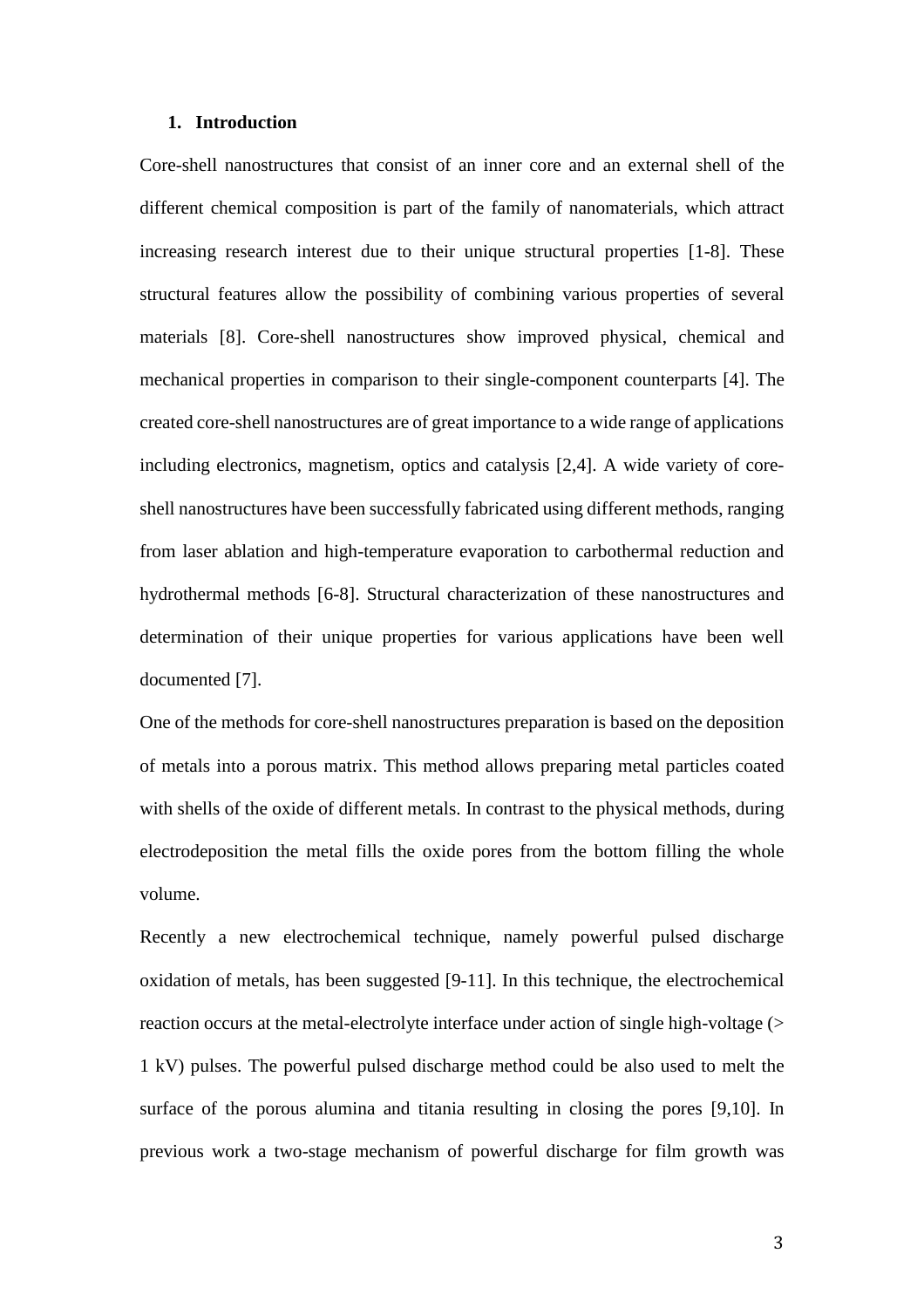suggested. The full ionization of the film occurs in the first step during a few microseconds followed by a slower anodic Faradaic process of film growth [\[9](#page-15-1)[,10\]](#page-15-2). The fact that the entire film is fully ionized during the first step leads to vanishing out the difference between different zones of the surface and allows the formation of a very uniform layer. However, mechanistic details of the process, which occur on the surface during the pulse and the main factors affecting the process are not yet clear.

The main aim of the present work was to develop methods that allow preparing 1-D metal nanostructures encapsulated into oxide matrixes. Porous titania and alumina films were treated by the powerful pulsed discharge method to study the possibility of pore sealing. To understand the mechanism of pore sealing, studies were carried out with empty and metal-filled pores. A set of electrochemical methods were used to clarify the effect of applied voltage on the kinetics of ionization, film morphology and level of pore sealing.

#### **2. Experimental**

#### *2.1 Pore preparation*

Both aluminium and titanium substrates were mechanically polished using abrasive papers up to grid 4000. Then Ti electrode was chemically polished in a  $HF: HNO<sub>3</sub> (1:3)$ by volume, HF(Sigma-Aldrich, 97%), HNO<sub>3</sub> (Sigma-Aldrich, ACS reagent, 70%)) mixture, while Al was electrochemically polished in a  $C_2H_5OH:HClO_4$  (4:1 by volume, C2H5OH (Panreac, 99,8%), HClO<sup>4</sup> (Sigma-Aldrich, 70%)) electrolyte in potentiostatic regime at 20 V to mirror finish. After polishing, the electrodes were rinsed with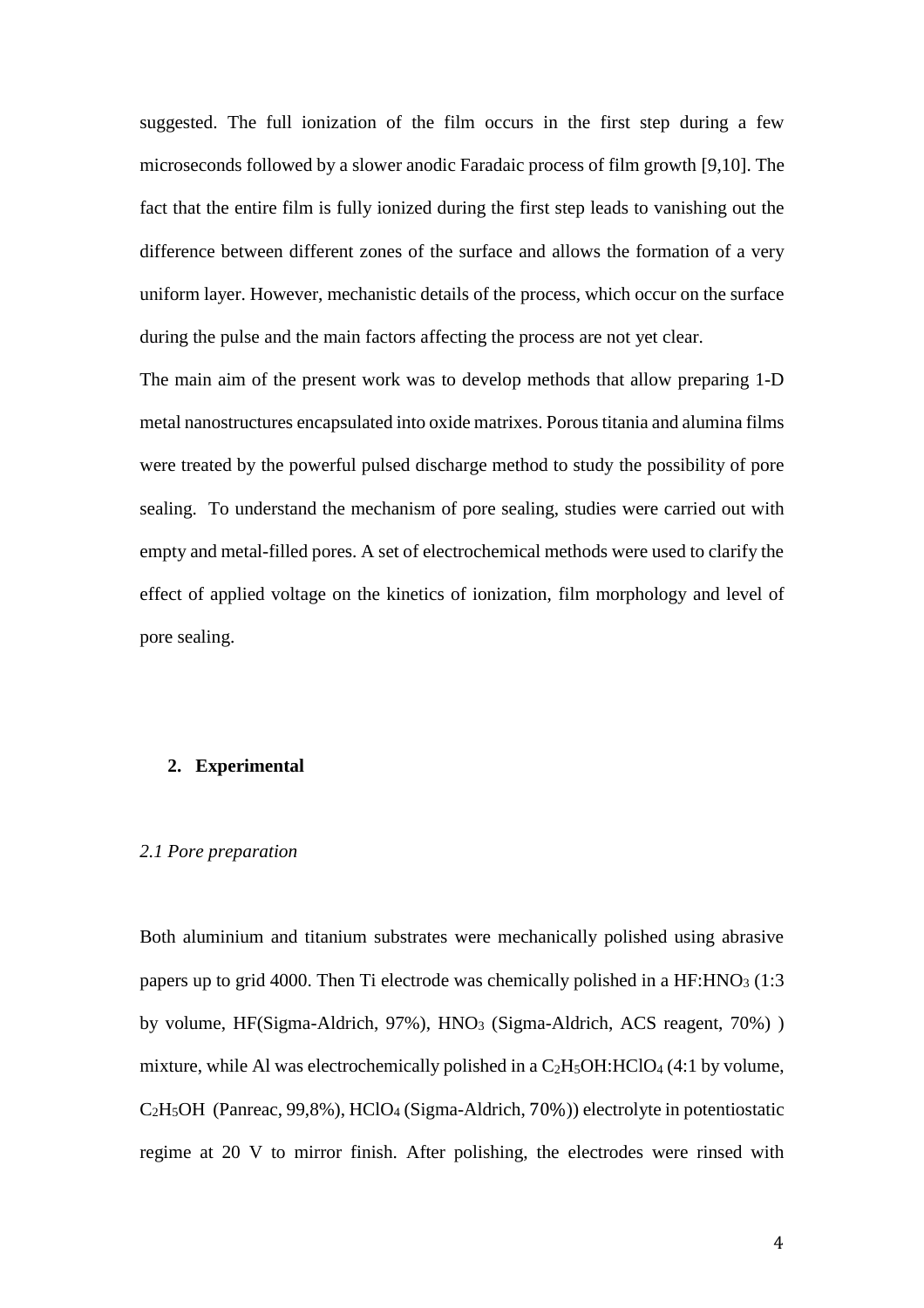deionized water. Two-step anodization was used to form a well-ordered alumina template. The first and second anodization steps were performed at a constant voltage of 40 V in 0.3 M oxalic acid solution (Sigma-Aldrich, ≥99%) for 1 h at a temperature of about 3 ºC. Between them the pre-structured alumina surface was chemically dissolved in a mixture of phosphoric acid and  $CrO<sub>3</sub>$  (Sigma-Aldrich, 99,9%) at 70– 80 ºC for 5 min. At the end, the pores were enlarged in a separate solution of 0.3 M oxalic acid solution at 40 ºC for 2.5 h without application of the potential. Titania templates were prepared by anodization of titanium (99.9%, Goodfellow) with a platinum counter-electrode in an electrolyte containing 0.75% NH4F (Sigma-Aldrich,  $\geq$ 98%) and 2% H<sub>2</sub>O in ethylene glycol (Sigma-Aldrich, 99,8%). The potential was increased from 0 to 20 V with 0.1 V/s rate, followed by anodization at a constant potential of 20 V for 20 min. In both cases, vertical nanopores were formed with a length of  $\sim$ 1 µm.

#### *2.2 Metal deposition*

All experiments of metal deposition from ionic liquids were carried out in a glove box filled with nitrogen (concentration of  $O_2$  and  $H_2O <$  5ppm). Anhydrous aluminium chloride (Sigma-Aldrich, >99.9%) and anhydrous titanium (II) chloride (Aldrich, 99%) were used as received. The ionic liquid 1-ethyl-3-methylimidazolium chloride, EMIM, (Fluka, ≥99.0%) was heated to 140 ºC under dynamic vacuum during 24 h in order to dry it. The electrolyte was prepared by addition of 1.7 mol of AlCl<sub>3</sub> to 1 mol of 1-ethyl-3-methylimidazolium chloride and stirred for 24 h [\[12-14\]](#page-15-3). The reaction of AlCl<sup>3</sup> and EMIM-Cl is highly exothermic, therefore the temperature was controlled below 70 °C to avoid decomposition of the ionic liquid. A  $0.5$  M solution of TiCl<sub>2</sub> in the EMIM-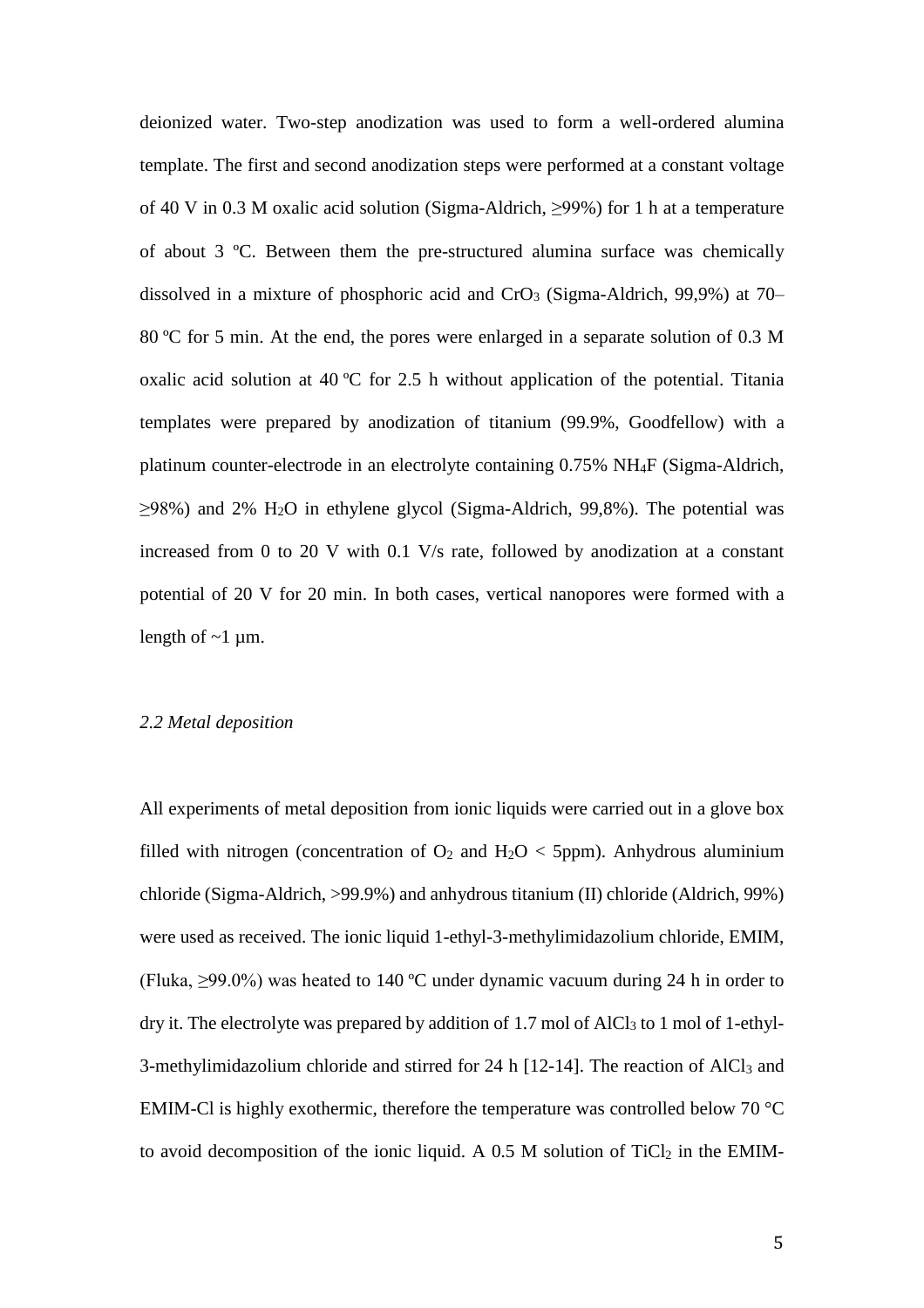AlCl<sup>4</sup> ionic liquid was used as the electrolyte for Ti-Al alloy deposition[\[15](#page-15-4)[,16\]](#page-15-5). Electrochemical deposition was performed in a three-electrode cell. Aluminium wire (Alfa Aesar, 99.999%) and glassy carbon rod were used as reference and counter electrodes correspondently. Deposition and cyclic voltammetry studies were carried out using a Bio-Logic SP-300 potentiostat.

#### *2.3 Sealing of the pores*

The electrochemical cell used for the pulsed discharge sealing was made of high-impact polystyrene and consisted of Ti or Al coated respectively with porous titania or alumina (dimensions:  $100x8x10$  mm) with a working surface of 4.4 cm<sup>2</sup> placed inside a cylindrical Ti cathode (Alfa Aesar, 99.7%) with about 20 times larger surface area. Titanium was chosen as a cathode material due to its high strength and chemical stability. An aqueous solution of 0.1 M ammonium pentaborate  $((NH_4)B_5O_8 \cdot 8H_2O$ (Sigma-Aldrich, ≥99%)) was used as the electrolyte for pore sealing of both substrates. Electric discharges between the electrodes were generated using a low-inductance 100 μF capacitor bank, charged to a fixed voltage (1000-1800 V). The capacitor was commutated to the cell using a low-inertial relay triggered by a synchronizing pulse.

#### *2.4 Electron microscopy studies*

Surface topography and composition of the films were investigated using a Hitachi SU-70 scanning electron microscope (SEM) coupled with a Brucker high-resolution XFlash silicon drift detectors for energy dispersive spectrometer (EDS). Spectra were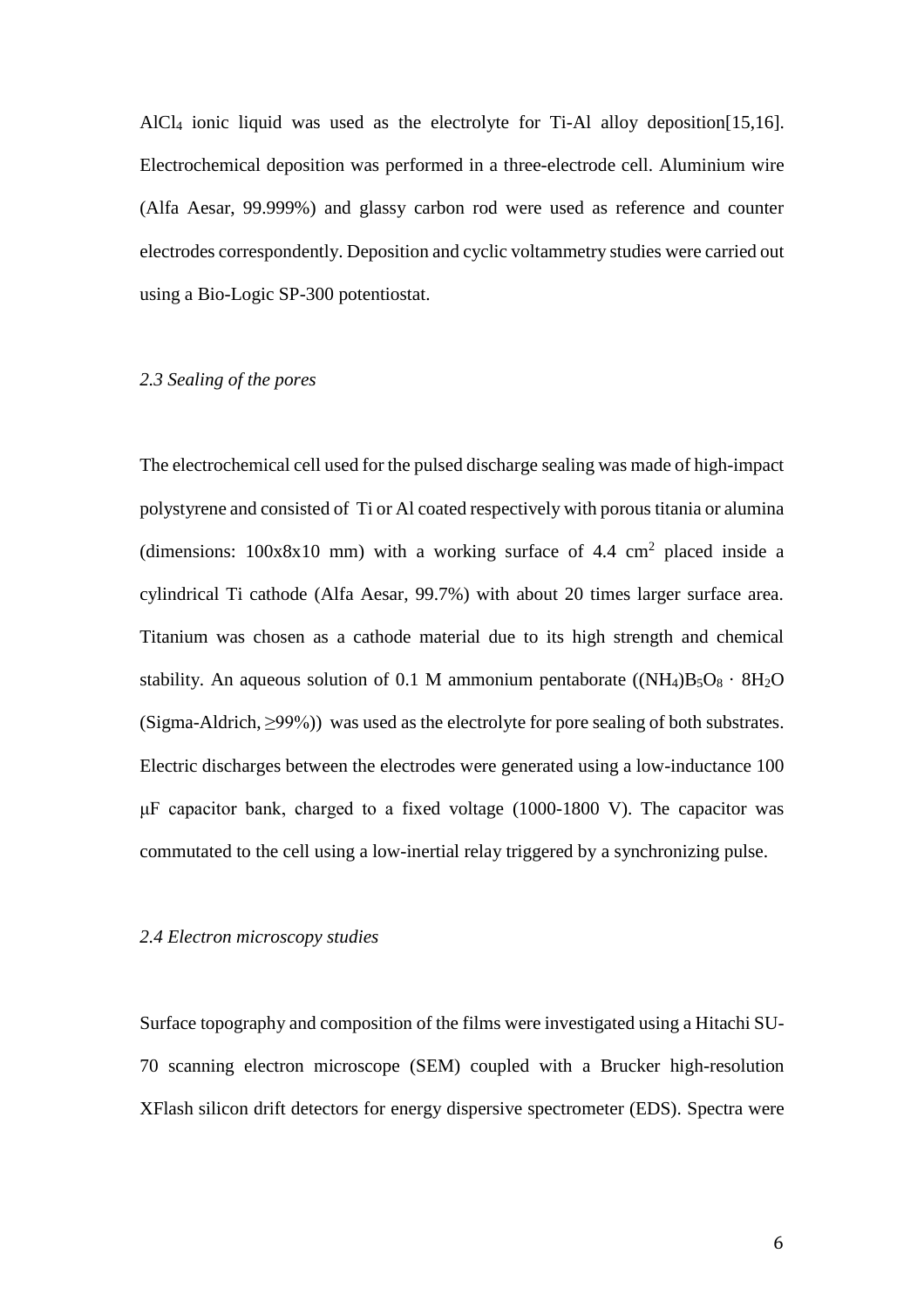analysed using Brucker Quantax 1.6 software, P/B-ZAF standardless analysis was used for quantification of the obtained X-ray spectra.

#### **3. Results and discussion**

#### *3.1 Deposition of the metals into pores*

To study the behaviour of the metal-filled titania and alumina nanotubes two types of electrodes were prepared: aluminium deposited into the titania film and aluminiumtitanium alloy deposited into the porous alumina.

#### *Al deposition in titania*

Electrodeposition in the potentiostatic mode results in slow deposition of the aluminium into titania pores. After filling the pore bulk, aluminium nanostructures start to grow on the top of the nanotubes (Fig. 1A) eventually covering the entire surface with bulky deposits. To avoid the growth of metal deposits on the surface electrodeposition of aluminium into the titania tubes was performed using potential cycling. Vertex potentials were chosen in the range of -0.5 V and +0.35 V vs. Al quasi-reference electrode to avoid decomposing the ionic liquid from the cathodic side and significant metal dissolution from the anodic one. Typical cyclic voltammograms for a different number of cycles are shown in Fig. 2. Fig. 2 shows typical cyclic voltammograms (CV) of titania nanopores in AlCl $_3$ / EMIM electrolyte started at 0.1 V (vs Al) and cathodically polarized. Careful analysis of the process evolution reveals it changes during potential cycling. In the first cycle (Fig. 2A, black solid line) the oxidation process is diffusion limited since the ingress of chloride anions in the pores is restricted and thus the possibility of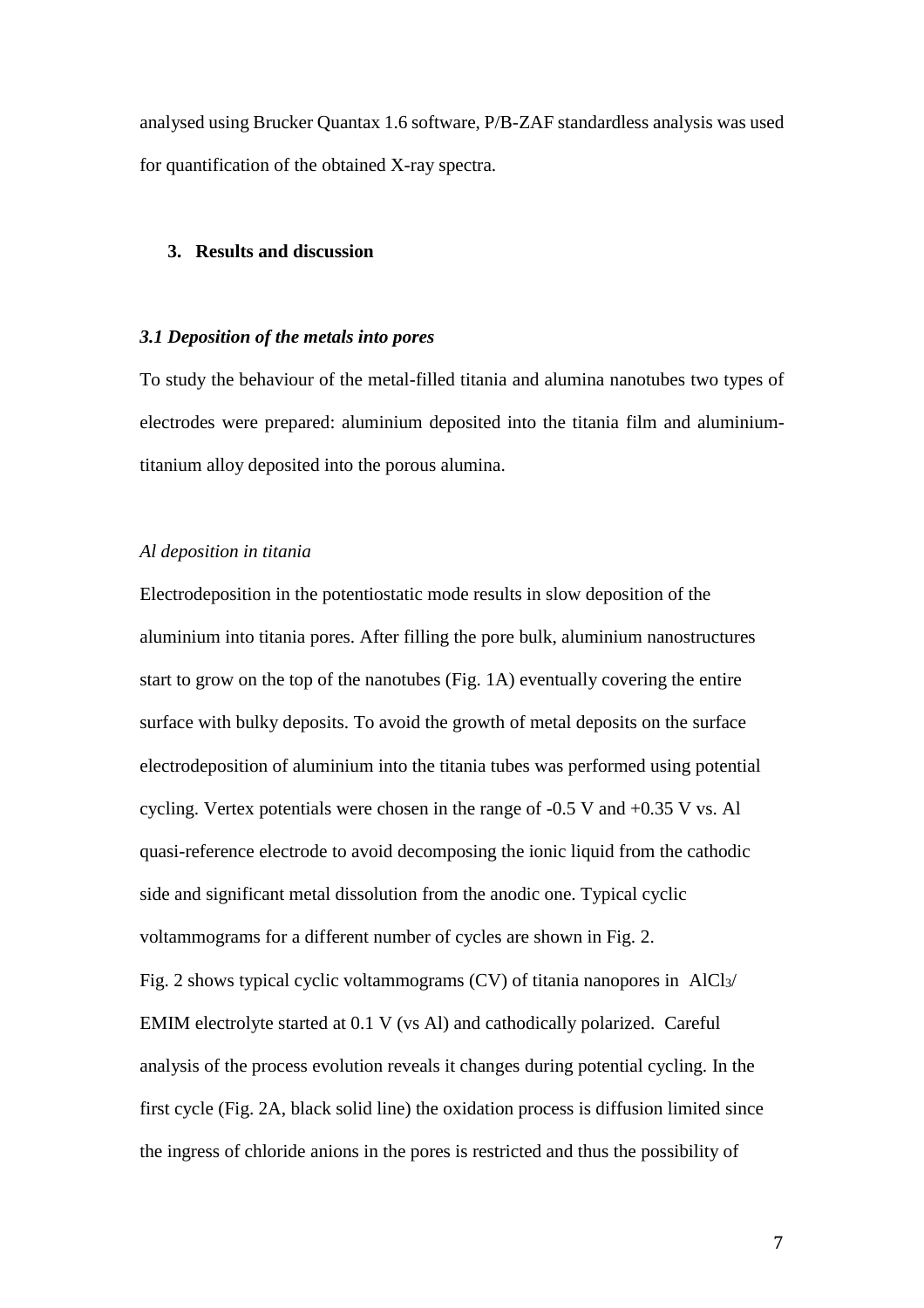aluminium dissolution is limited (eq. 1-3). The anodic oxidation can be described by the following processes[12]:

$$
Al(0) + 4Cl+ \rightarrow AlCl4- + 3e-
$$
 (1)  
Al(0) + 3 Cl<sup>-</sup> + AlCl<sub>4</sub><sup>-</sup> \rightarrow Al<sub>2</sub>Cl<sub>7</sub><sup>-</sup> + 3e<sup>-</sup> (2)  
Al(0) + 2Cl<sup>-</sup> + 2AlCl<sub>4</sub><sup>-</sup> \rightarrow Al<sub>3</sub>Cl<sub>10</sub><sup>-</sup> + 3e<sup>-</sup> (3)

etc.

An increase of the ionic liquid anion size (eq. 1-3), with a corresponding increase of the number of Al atoms in it, results in the drop of its solubility and polymeric aluminium chloride structures deposit on the metal, preventing its dissolution in the pores. In the following cycles, the anodic current limitation becomes less distinct and almost disappears after the  $20<sup>th</sup>$  scan (Fig. 2A, green dotted line). The increase of the aluminium amount on the porous titania surface, where oxidation of the metal is not limited by diffusion and its dissolution is easier, results in a rise of the anodic current. In the case of the cathodic reduction process, there are almost no diffusion limitations taking into account that the ionic liquid contains aluminium chloride ions.

The sweep rate is a very important parameter for the aluminium deposition in the pores. Aluminium deposition was studied at the following sweep rates: 20, 50, 100, 200 and 500 mV/s. It was found that metal particles are deposited on the top of TiO<sup>2</sup> films when a sweep rate of 20 mV/s is applied, and the fill factor remains low (Fig. 1B). Deposition at higher sweep rates, 50 and 100 mV/s, results in good filling of the pores with aluminium without further growth of metal structures on the surface (Fig. 1C). In this SEM image one can see that there is no nanostructures growth on the surface of the pores at 50 mV/s, while pores are filled with metal. With the increment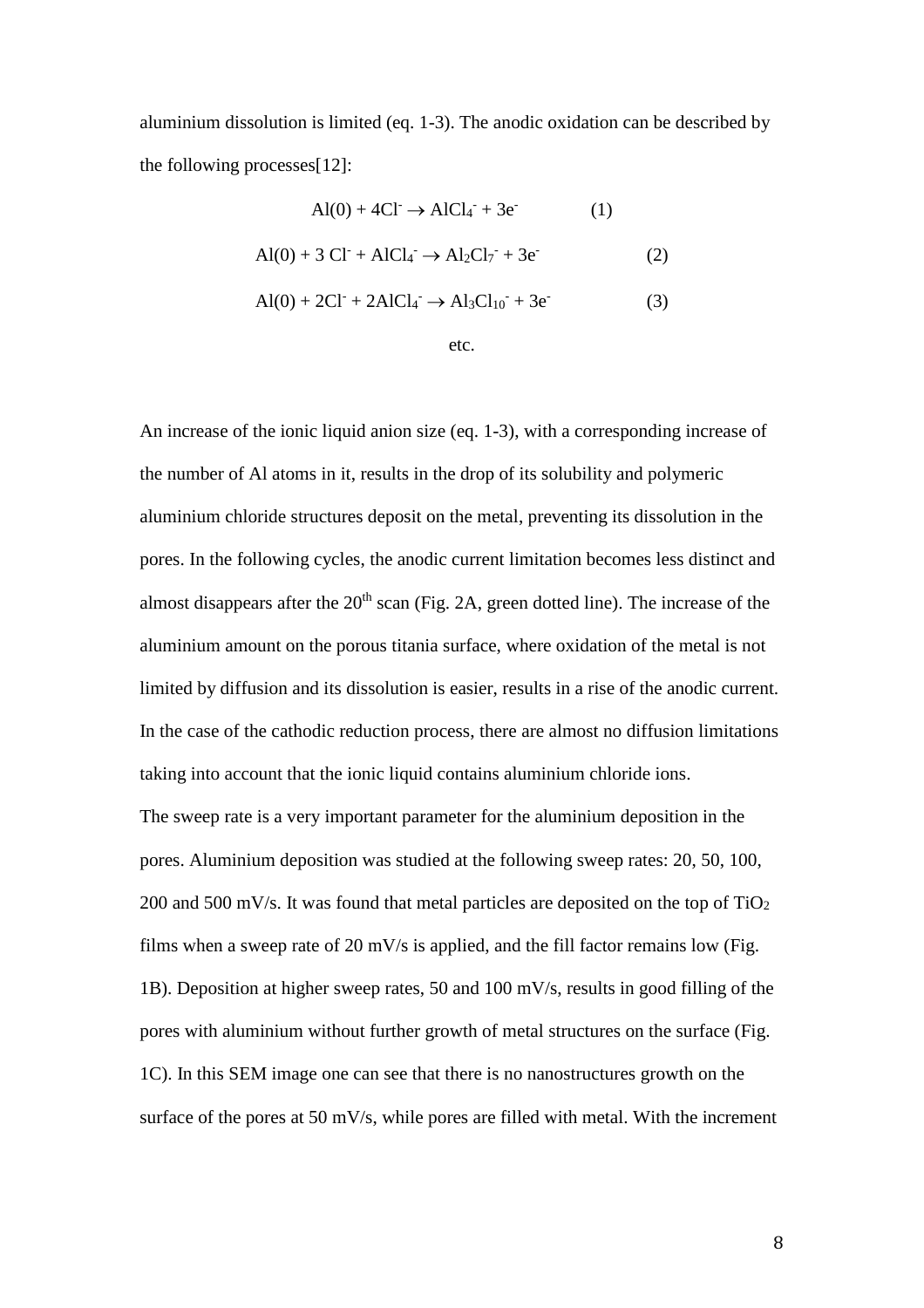of the sweep rate to 200 and 500 mV/s the number of empty pores increases and the deposition of metal on the surface arises.

#### *Al-Ti deposition in alumina*

The possibility of aluminium-titanium alloy deposition from the solution of  $TiCl<sub>2</sub>$  in AlCl3-EMIM-Cl (2:1) mixture was demonstrated earlier [\[17\]](#page-15-6). The composition of the alloy is highly dependent on the applied potential. Deposition using the potential cycling method in this case can produce variations in the nanorods' composition. Recently Perrie et al. [18[,19\]](#page-15-7) have proposed a method based on pulsed deposition. It was shown that two pulses are important for metal nanowires formation: the first one with cathodic polarization for metal deposition and the second one, anodic, for relaxation processes in the pores. To avoid the formation of metal structures on the surface of the porous layer, we used a modified pulsed method, and three pulses instead of two were applied (Fig. 2B). The first one, which corresponds to metal growth, was applied for 50 ms at a potential of -0.3 V *vs* Al quasi-reference electrode. Partial dissolution of the deposit was performed at +0.2 V for 40 ms, and the final pulse at 0 V for 150 ms was used for the sake of ion migration and electrolyte renewal in the pores. When the third pulse is not applied results in a significantly lower fill factor of the obtained nanowires.

The results of EDS analysis obtained for the alloy nanostructures in the pores show the presence of about 13% Ti in the deposit (Table 1).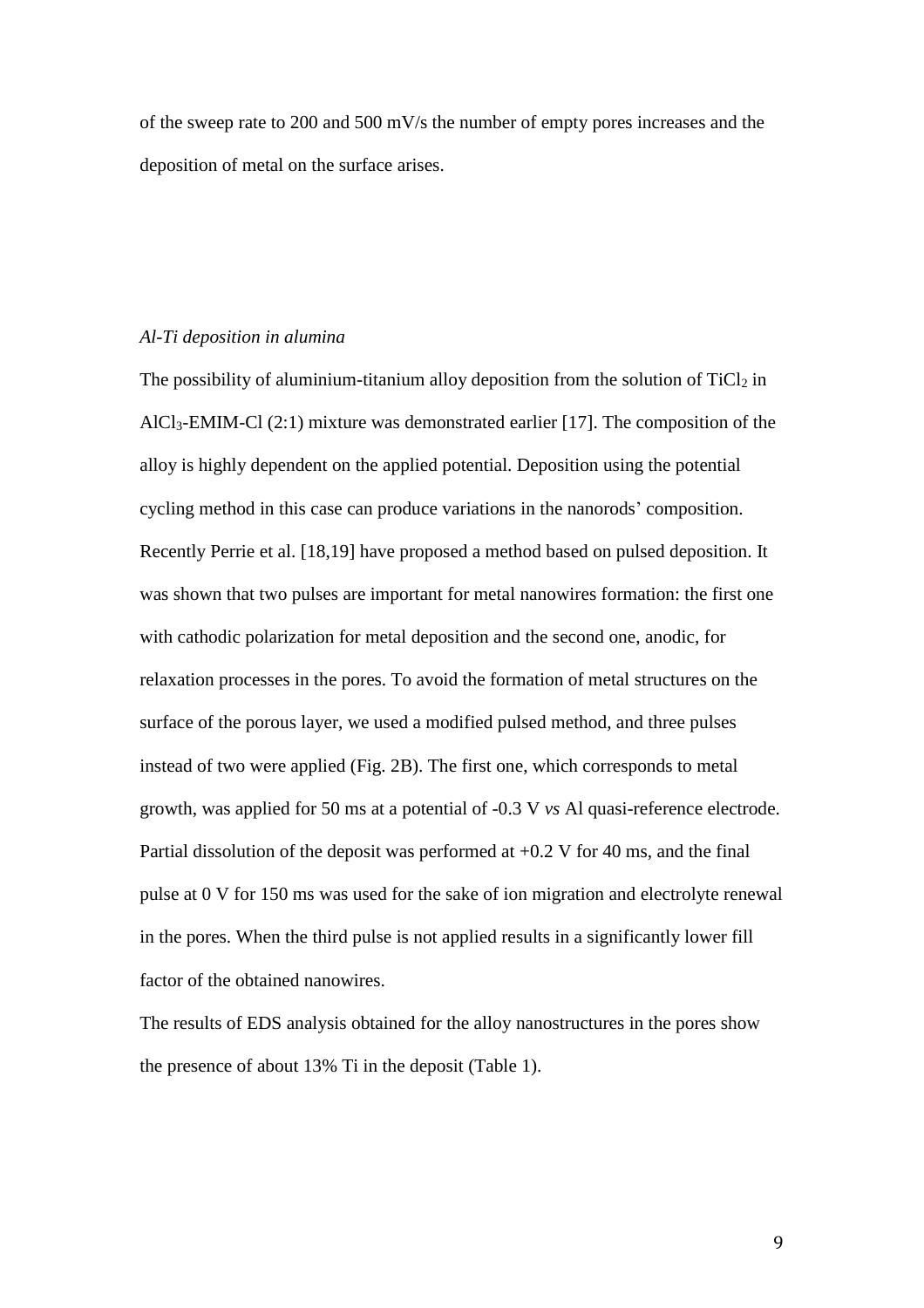### *3.2 Sealing of empty nanoporous alumina and titania films under action of Powerful Pulsed Discharge*

Nanoporous alumina and titania films have essentially different nature. While aluminium oxide demonstrates hexagonal structure with a pore in the centre and no space between cells, titanium oxide mainly consists of nanotube shaving thin walls in the top and thicker ones closer to the metal substrate, which can be even separated [\[20,21\]](#page-15-8). The conductivity of the porous oxides is also different since  $TiO<sub>2</sub>$  is known as a wide-bandgap semiconductor, while  $Al_2O_3$  films can be considered as a dielectric material and have higher resistance.

To estimate the possibility of closing the oxide pores, the titania and alumina films were studied under action of discharge pulses before deposition of the metals into the pores (Fig. 3 A, B). Fig. 3 C and D show the structure of the porous oxides after 5 pulses at 1600 V. The morphology of the discharge-treated titania film (Fig. 3 C) seems to be different from the not treated one. The cross-section (Fig. 3C insert) of this film shows that the top part of the pores was melted, resulting in sealing of the nanotubes. According to the processes described in previous works [9,10], it can be suggested that plasma is formed on the top of the pores, resulting in their melting. The behaviour of the alumina films under the same conditions was found to be different. After application of 5 pulses at 1600 V, cracks in the film can be observed (Fig. 3D). Action of 40 pulses with lower potential (1200 V) leads to changes of the film structure, and at high magnification a minor melting of the pore walls can be seen (not shown). Examination of the coating cross-section reveals signs of the wall melting near the substrate and some sealing in the lowest part of the pores (10-25 nm). Thus, closing of the alumina pores under powerful pulsed discharges is incipient,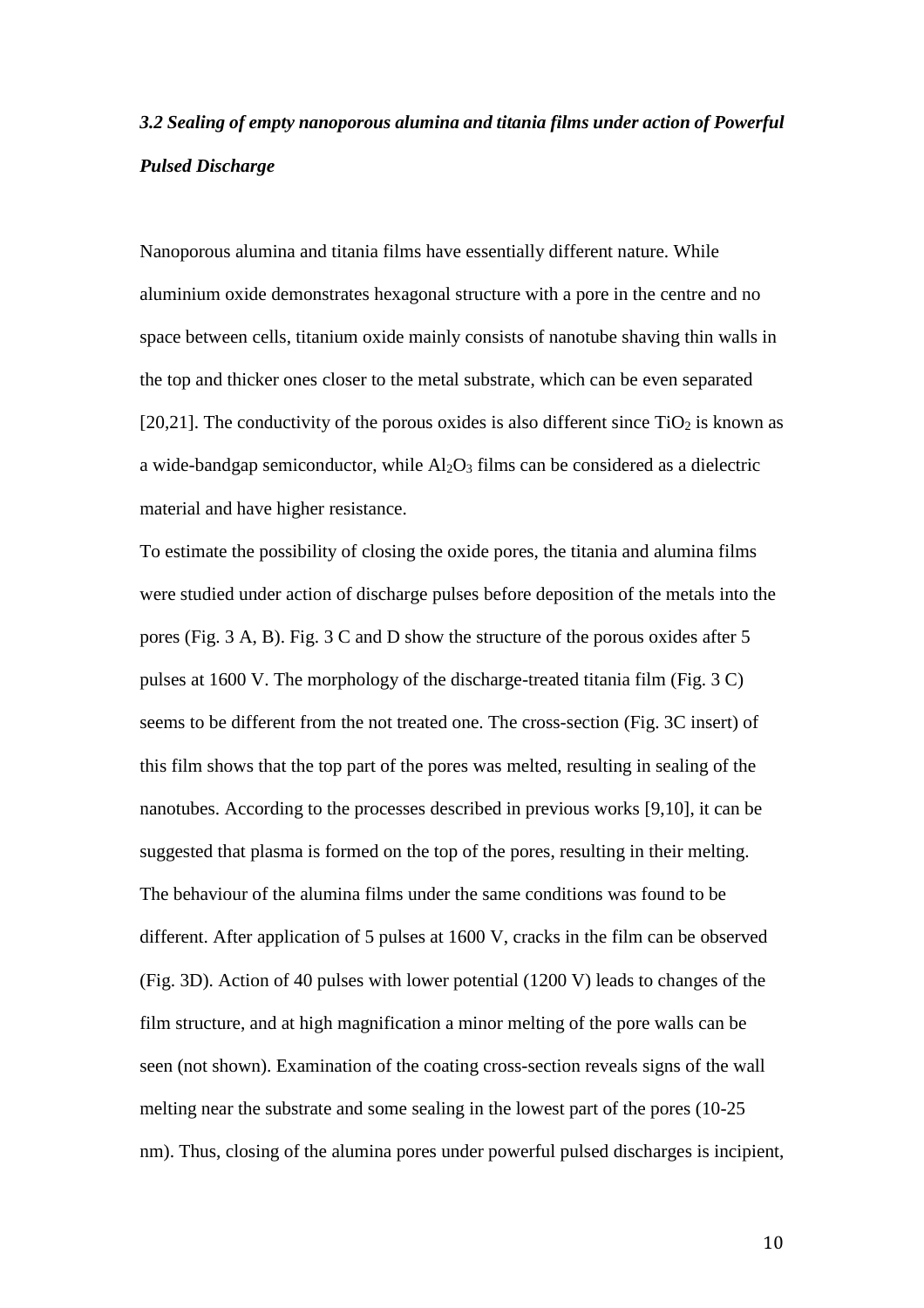and only minor part of pores can be closed. It can be suggested that the electrical conductivity of the alumina is insufficient to transport charges through the oxide to the upper part of the film for a further melting process.

## *3.3 Sealing of the alumina and titania filled nanopores by applying Powerful Pulsed Discharge*

The metal-filled porous oxide structures were further treated with high voltage pulses. Analysis of the current *vs* time plots can throw light on the mechanism of processes that occur under action of such discharges. As previously studied [\[9](#page-15-1)[,10\]](#page-15-2), the discharge process contains two steps. During the first, short one, which is characterized by relatively high currents, ionization and melting of the oxide occur. In the second one with a significantly higher duration, the main process is the growth of the film. The key factor that corresponds to the charge distribution ratio between the first and second step is the amount of defects in the coating. Fig. 4 shows typical discharge curves obtained for porous titania and alumina electrodes filled with aluminium and titanium-aluminium alloy, respectively. In comparison to the plots recorded on the pure metal electrodes, the shape of the discharge profile is closer to that obtained on aluminium [\[10\]](#page-15-2), which oxide can be characterized by high resistance and low amount of defects. These plots contain a short first ionization part and a relatively long second one, and the two steps are well separated. However, detailed analysis of the plots reveals that the charge passed through the cell during the second period, which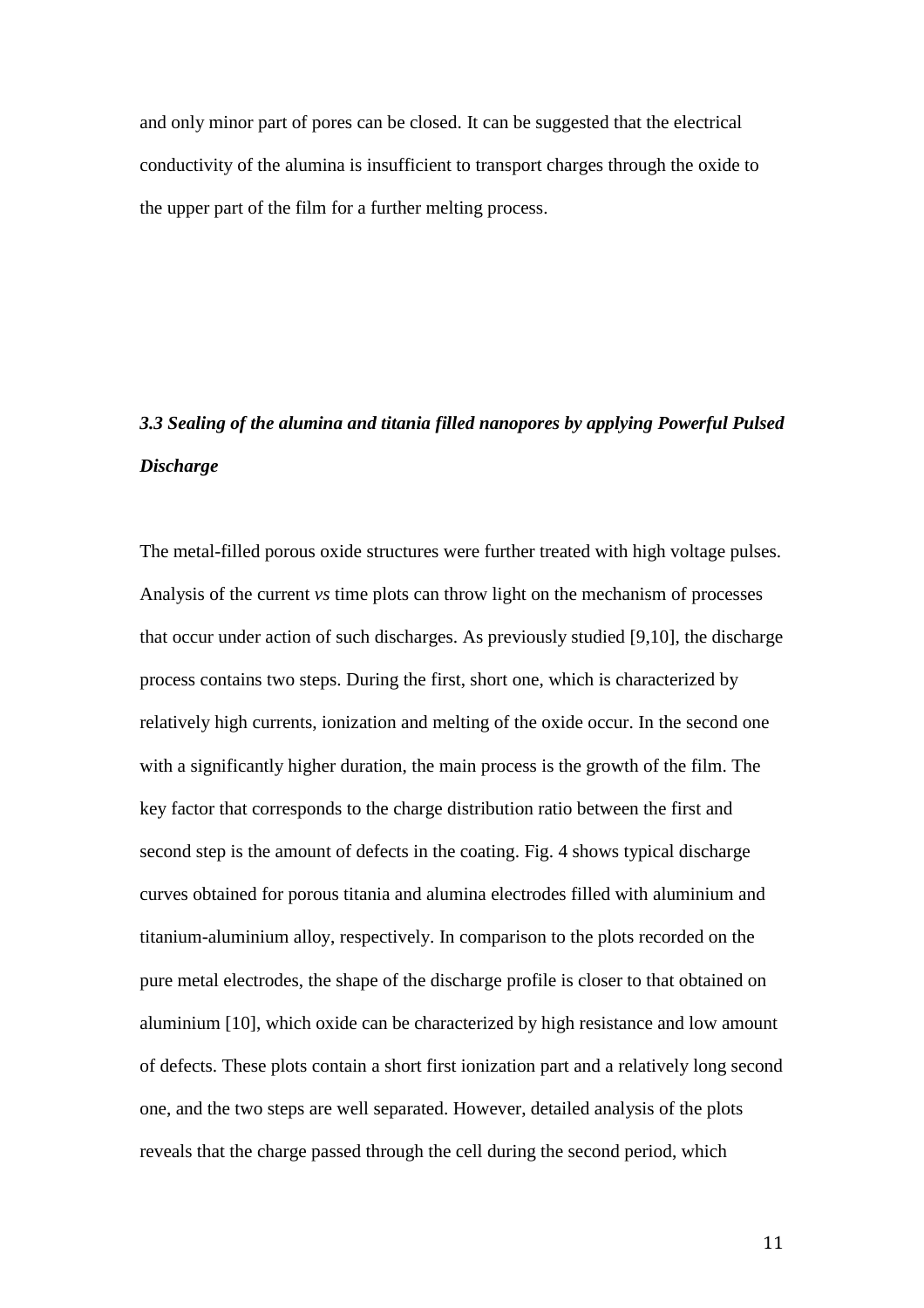corresponds to the film growth, is negligible and consists only of about 1% of the capacitor charge. Moreover, according to the current integration, only 30% of charge is consumed by the ionization processes. It can be suggested that in such systems growth of the oxide does not occur, and the only process is ionization of the oxide with its further melting. An increase of the discharge voltage does not result in changes in the plot shape, and only a current increment in the first step of the process can be observed.

Inspection of the electrode surface after applying the discharges reveals the dependence of its morphology on the applied potential. In all the cases, the discharge curves have a shape different of that obtained previously, and further investigation by SEM shows a big number of cracks on the porous oxide surface. Increasing the voltage up to 1600 and 1800 V leads to the sealing of the pores (Fig. 5). EDS analysis of the cross-section (Table 2) revealed that alumina is the main material of the melted part of the pore. Taking into account that the coating contains titanium-aluminium alloy inside, it can be assumed that the main source of the material for the sealed part of the pore is alumina from the nanotube walls. In contrast to action of discharge on the empty pores, in this case encapsulation of the pore content takes place. Thus, filling the channels of alumina with conductive material opens the possibility to close the pores in the same way as it occurs on titania.

Application of powerful pulsed discharges to the aluminium-filled titania pores also causes pore closure. Discharge pulses at the potential to 1600 V result in the total encapsulation of the pore content (Fig. 6A). It was also found that the molten material on the surface of the nanotubes consists mainly of titania, what is in good agreement with our previous assumption. Further increase of potential leads to the formation of islands of surface castings and most pores remain open (Fig. 6B).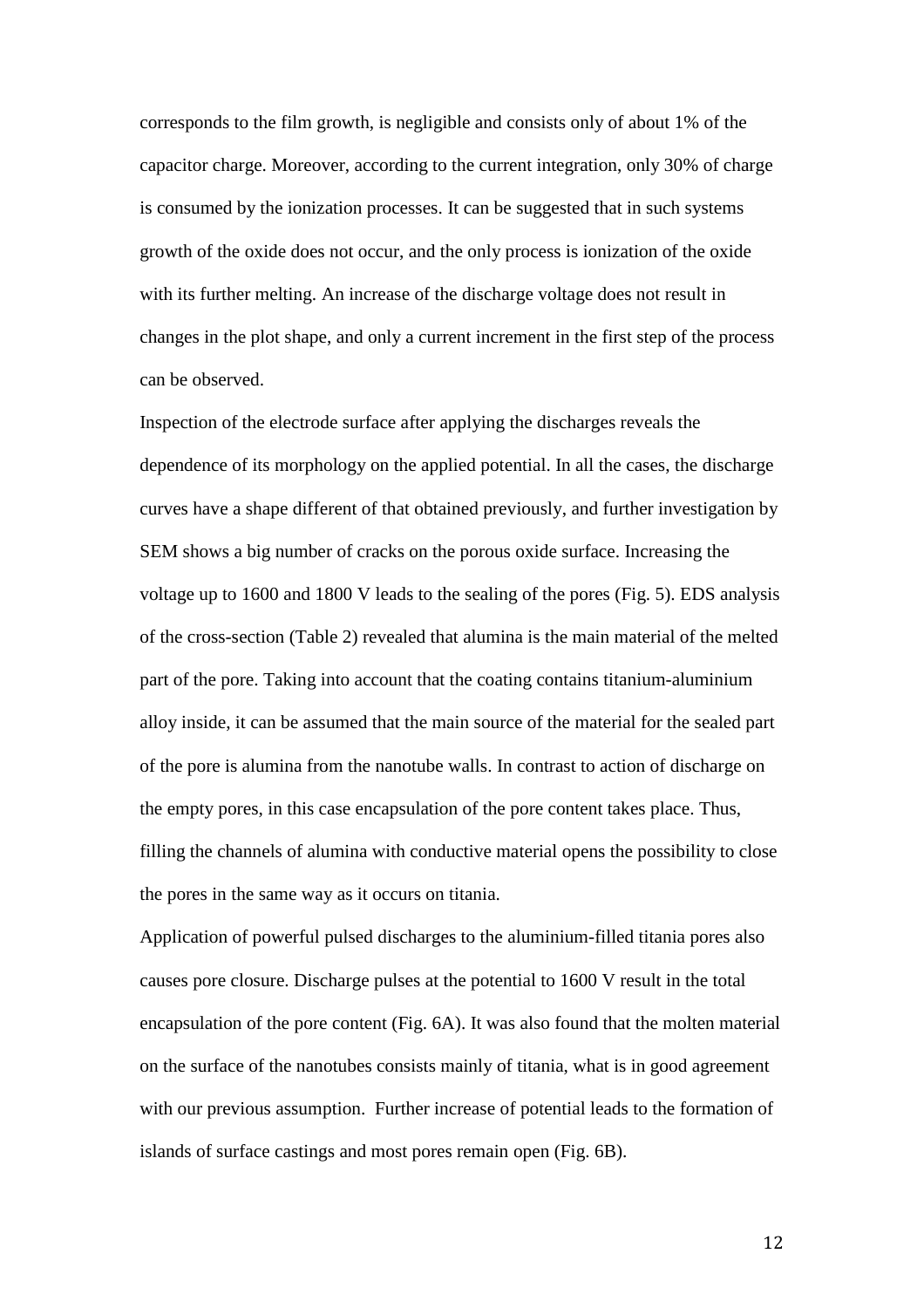#### 4. **Conclusions**

The Powerful Pulsed Discharge method offers an unconventional approach not only for electrochemical synthesis of thin oxide layers, but also for modification of the oxide morphology. In the present study, this method is proposed for efficient encapsulation of metal nanorods preliminarily deposited into vertically aligned titania and alumina nanopores. Under action of the discharge with voltages less than 1600 V, the top part of the titania tubes melts, resulting in closing of the pores. Closing the titania nanotubes by this method is possible irrespective of the pore content. In the case of alumina nanoporous layer, only a small part of the pores can be sealed if they are empty. However, filling the pores with conductive metal gives them the possibility of being closed from the top.

Studies of the kinetics of the discharge process on the metal-filled porous titania and alumina electrodes show that the shape of the temporal current evolution profile does not depend on the oxide matrix composition. Increasing the applied voltage results in a current increment without changing the profile shape. Analysis of the current *vs* time plots show that only a small part of the charge is spent on the oxide growth and the principal process occurring is ionization of the oxide with its further melting.

It was also demonstrated that the potential cycling method is efficient for electrodeposition of aluminium into titania nanotubes. In the case of Al-Ti alloy deposition into alumina pores, a pulse method, where the potential is reversed during deposition, can be applied to avoid the growth of structures on the oxide surface and provide a high fill factor of the pores with metal.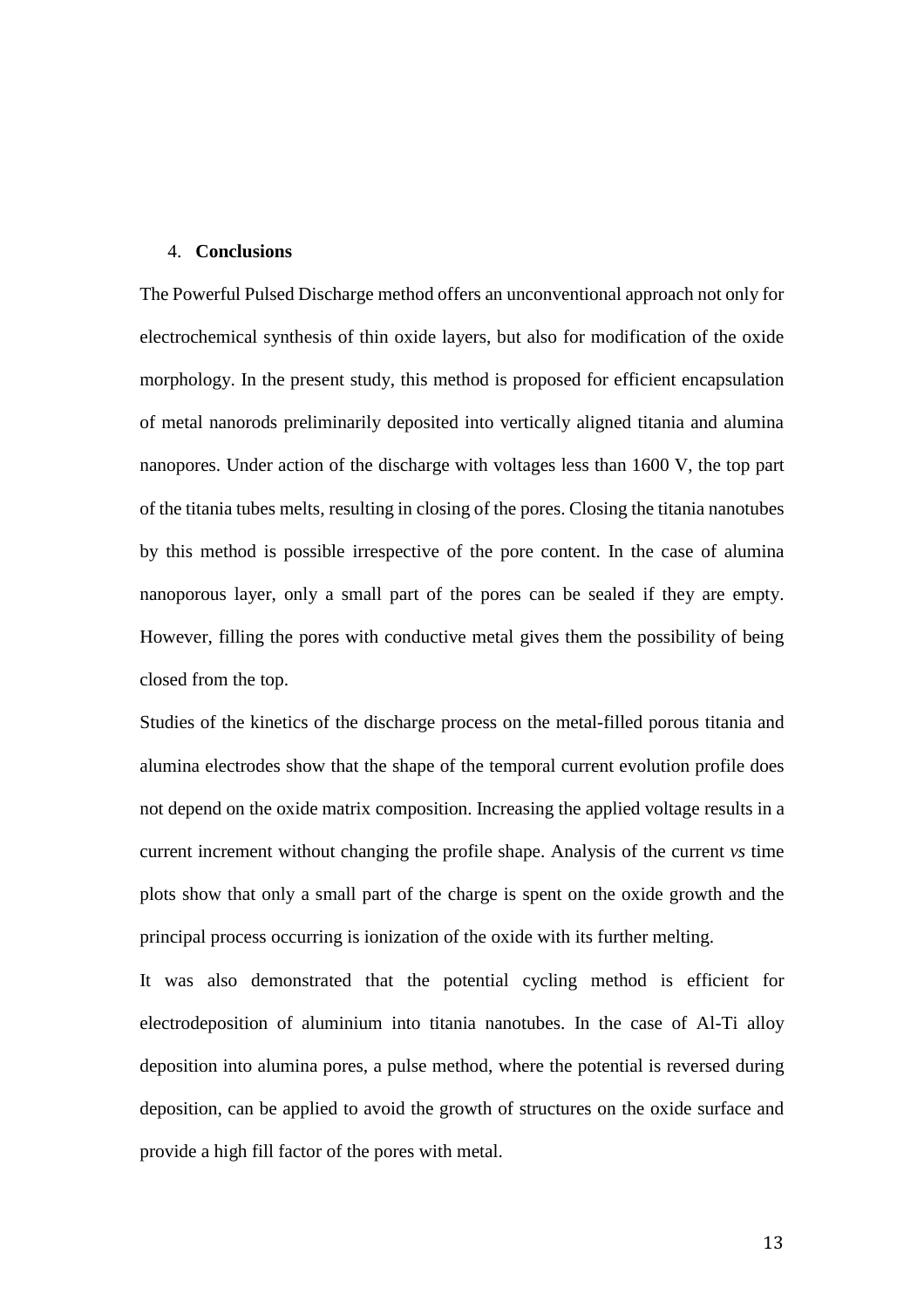#### 5. **Acknowledgements**.

This work was supported by the EU Program "NANEL" PIRSES-GA-2011-295273 and by the FCT-Portugal (FCT projects PTDC/CTM-NAN/113570/2009 and PTDC/CTM/72223/). This work was also developed in the scope of the project CICECO-Aveiro Institute of Materials (Ref. FCT UID/CTM/50011/2013), financed by national funds through the FCT/MEC and when applicable co-financed by FEDER under the PT2020 Partnership Agreement. Aleksey Lisenkov also acknowledges FCT grant SFRH/BD/78628/2011.

#### **6. References**

<span id="page-14-0"></span>1. Chang N, Zhang H, Shi M-S, Li J, Shao W, Wang H-T (2017) Metal-organic framework templated synthesis of TiO2@MIL-101 core-shell architectures for highefficiency adsorption and photocatalysis. Mater Lett 200:55-58.

<span id="page-14-2"></span>2. Krysiak E, Wypych-Puszkarz A, Krysiak K, Nowaczyk G, Makrocka-Rydzyk M, Jurga S, Ulanski J (2015) Core–shell system based on titanium dioxide with elevated value of dielectric permittivity: Synthesis and characterization. Synth Met 209:150- 157.

3. Maia F, Tedim J, Lisenkov AD, Salak AN, Zheludkevich ML, Ferreira MGS (2012) Silica nanocontainers for active corrosion protection. Nanoscale 4 (4):1287-1298.

<span id="page-14-1"></span>4. Park J-B, Ham J-S, Shin M-S, Park H-K, Lee Y-J, Lee S-M (2015) Synthesis and electrochemical characterization of anode material with titanium–silicon alloy solid core/nanoporous silicon shell structures for lithium rechargeable batteries. J Power Sources 299:537-543.

5. Zhao L, Sun C, Tian G, Pang Q (2017) Multiple-shell ZnSe core-shell spheres and their improved photocatalytic activity. J Colloid Interface Sci 502:1-7.

<span id="page-14-3"></span>6. De Bonis A, Santagata A, Galasso A, Laurita A, Teghil R (2017) Formation of Titanium Carbide (TiC) and TiC@C core-shell nanostructures by ultra-short laser ablation of titanium carbide and metallic titanium in liquid. J Colloid Interface Sci 489:76-84.

<span id="page-14-4"></span>7. Jiang J, Zhou H, Zhang F, Fan T, Zhang D (2016) Hydrothermal synthesis of core– shell TiO2 to enhance the photocatalytic hydrogen evolution. Appl Surf Sci 368:309- 315.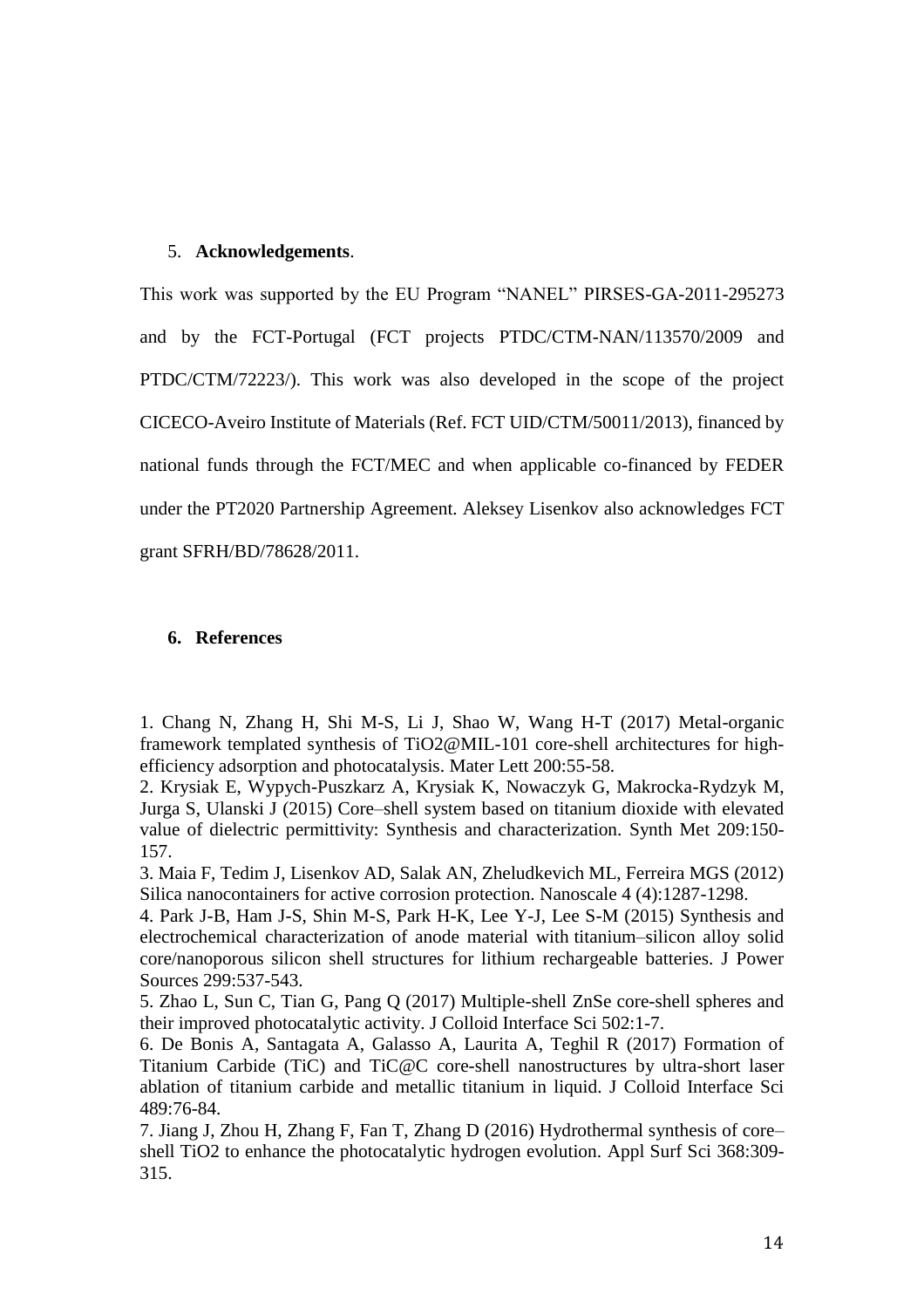<span id="page-15-0"></span>8. Kim GH, Park SH, Birajdar MS, Lee J, Hong SC (2017) Core/shell structured carbon nanofiber/platinum nanoparticle hybrid web as a counter electrode for dye-sensitized solar cell. J Ind Eng Chem 52:211-217.

<span id="page-15-1"></span>9. Lisenkov AD, Poznyak SK, Montemor MF, Carmezim MJ, Zheludkevich ML, Ferreira MGS (2014) Titania films obtained by powerful pulsed discharge oxidation in phosphoric acid electrolytes. J Electrochem Soc 161:D73-D78.

<span id="page-15-2"></span>10. Lisenkov AD, Salak AN, Poznyak SK, Zheludkevich ML, Ferreira MGS (2011) Anodic Alumina Films Prepared by Powerful Pulsed Discharge Oxidation. J Phys Chem C 115:18634-18639.

11. Poznyak SK, Lisenkov AD, Ferreira MGS, Kulak AI, Zheludkevich ML (2012) Impedance behaviour of anodic TiO2 films prepared by galvanostatic anodisation and powerful pulsed discharge in electrolyte. Electrochim Acta 76:453-461.

<span id="page-15-3"></span>12. Endres F, Abbott A, MacFarlane D (2017) Electrodeposition from ionic liquids. John Wiley & Sons.

13. Jiang T, Chollier Brym MJ, Dubé G, Lasia A, Brisard GM (2006) Electrodeposition of aluminium from ionic liquids: Part I—electrodeposition and surface morphology of aluminium from aluminium chloride (AlCl3)–1-ethyl-3-methylimidazolium chloride ([EMIm]Cl) ionic liquids. Surf Coat Tech 201:1-9.

14. Jiang T, Chollier Brym MJ, Dubé G, Lasia A, Brisard GM (2006) Electrodeposition of aluminium from ionic liquids: Part II - studies on the electrodeposition of aluminum from aluminum chloride (AICl3) - trimethylphenylammonium chloride (TMPAC) ionic liquids. Surf Coat Tech 201:10-18.

<span id="page-15-4"></span>15. Endres F, Zein El Abedin S, Saad AY, Moustafa EM, Borissenko N, Price WE, Wallace GG, MacFarlane DR, Newman PJ, Bund A (2008) On the electrodeposition of titanium in ionic liquids. Phys Chem Chem Phys 10:2189-2199.

<span id="page-15-5"></span>16. Andriyko Y, Nauer GE (2007) Electrochemistry of TICl4 in 1-butyl-2,3-dimethyl imidazolium azide. Electrochim Acta 53:957-962.

<span id="page-15-6"></span>17. Tsuda T, Hussey CL, Stafford GR, Bonevich JE (2003) Electrochemistry of Titanium and the Electrodeposition of Al-Ti Alloys in the Lewis Acidic Aluminum Chloride–1-Ethyl-3-methylimidazolium Chloride Melt. J Electrochem Soc 150 :C234- C243.

<span id="page-15-7"></span>18. Perre E (2010) Nano-structured 3D Electrodes for Li-ion Micro-batteries. *Uppsala University*, Uppsala

19. Perre E, Nyholm L, Gustafsson T, Taberna P-L, Simon P, Edström K (2008) Direct electrodeposition of aluminium nano-rods. Electrochem Commun 10:1467-1470.

<span id="page-15-8"></span>20. Liu N, Mirabolghasemi H, Lee K, Albu SP, Tighineanu A, Altomare M, Schmuki P (2013) Anodic TiO2 nanotubes: double walled vs. single walled. Faraday Discuss 164:107-116.

21. Macak JM, Tsuchiya H, Ghicov A, Yasuda K, Hahn R, Bauer S, Schmuki P (2007) TiO2 nanotubes: Self-organized electrochemical formation, properties and applications. Curr Opin Solid State Mater Sci 11:3-18.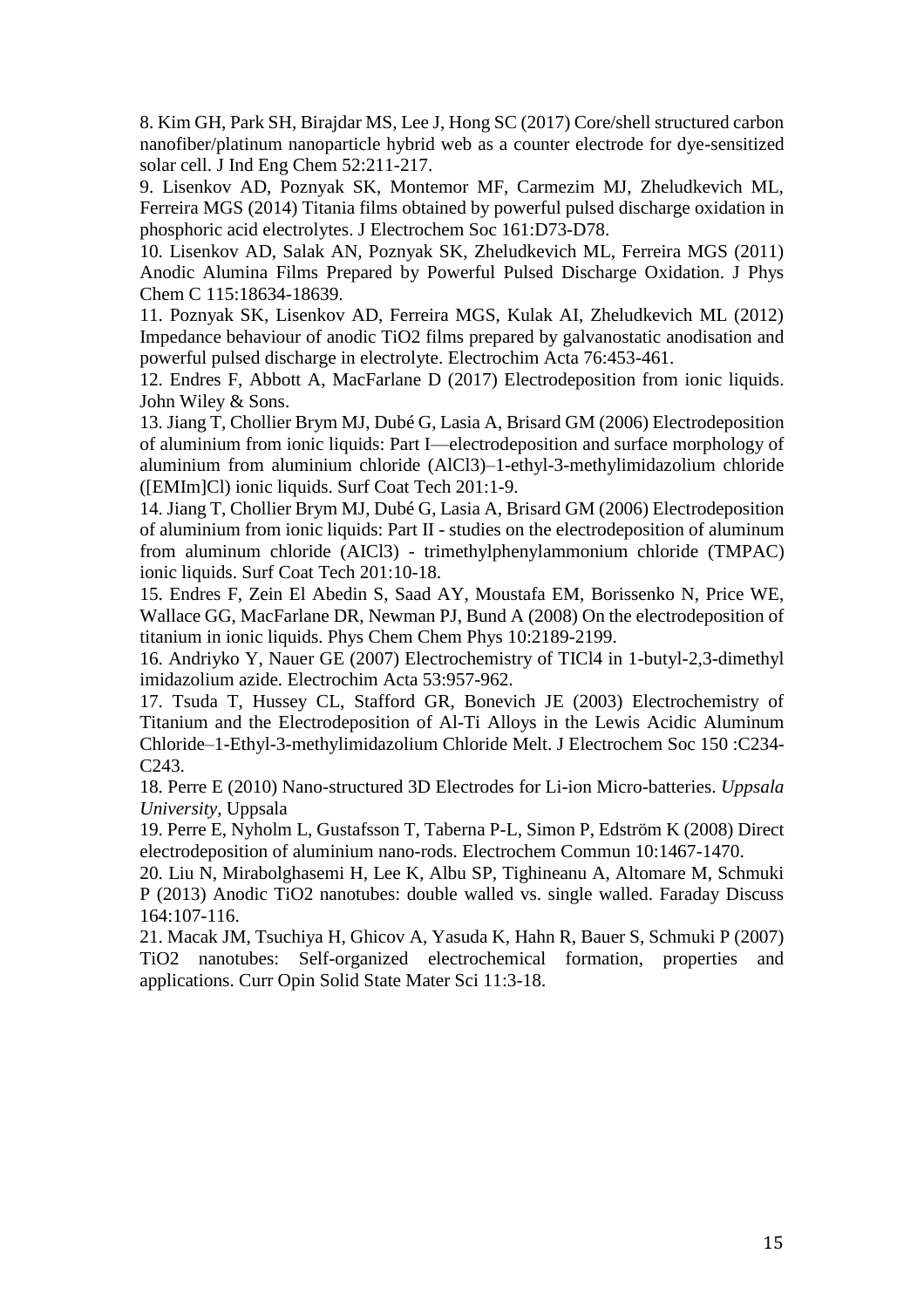### **Table 1.**

| concentration, at.-% |
|----------------------|
| $12.7 \pm 1,4\%$     |
| $73.8 \pm 3.4\%$ *   |
| $9.6 \pm 2.1\%$      |
| $3.9 \pm 1.1\%$      |
|                      |

Results of EDS analysis of Ti-Al alloy deposited into alumina pores.

\* sample holder and alumina nanotubes can influence to the concentration of aluminium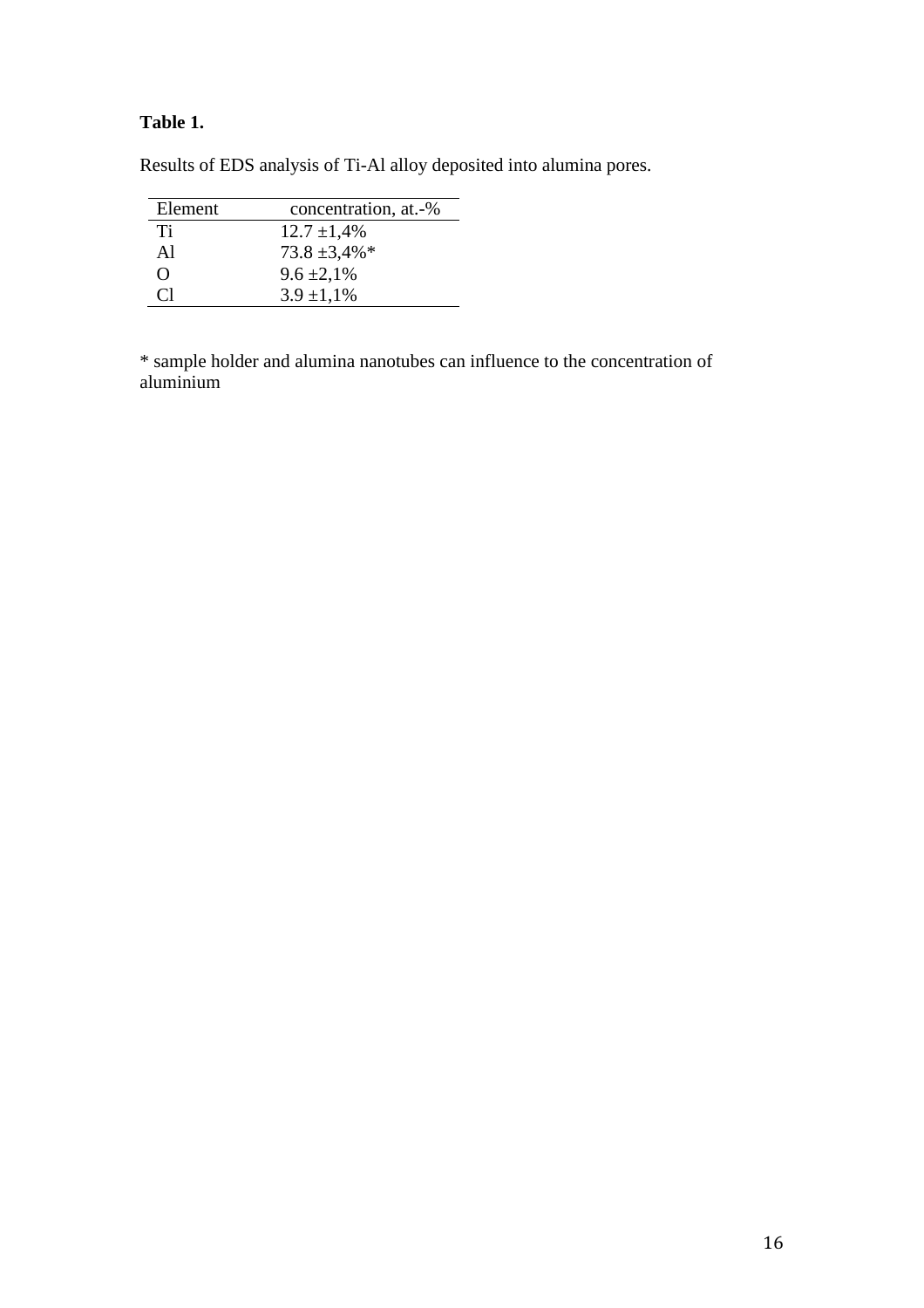#### **Table 2.**

| Element          | concentration, at.-% |
|------------------|----------------------|
| Ti               | $1.1 \pm 0.7\%$      |
| Al               | $61.6 \pm 8.5\%$     |
| $\left( \right)$ | $37.3 \pm 5.1\%$     |

Results of EDS analysis of cross-section of the sealed part of alumina o .

\* Signal of Ti can be explained by influence of scattered electrons which give signal from the pore deposit. Nonstoichiometry of alumina can be explained by low thickness of the film resulting in low signal.